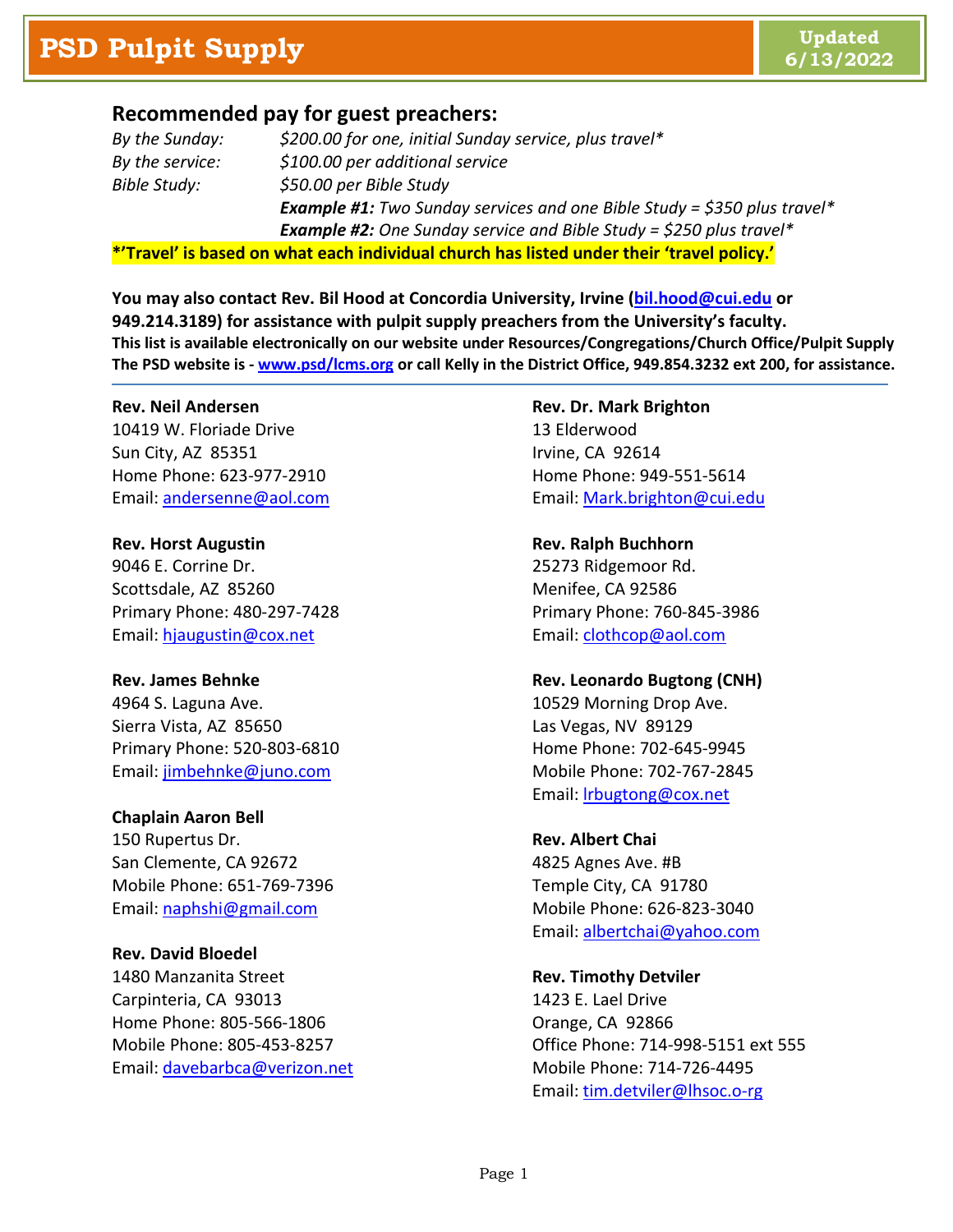# **PSD Pulpit Supply Updated Updated Updated Updated Updated Updated Updated Updated**

**Rev. Randall Donahue**

11720 W. Sandy Rd. Goodyear, AZ 85338 Mobile Phone: 630-280-9631 Email: [rbdonahue1981@yahoo.com](mailto:rbdonahue1981@yahoo.com)

**Rev. Beryl Droegemueller** 2836 Hutchison St. Vista, CA 92084-1714 Primary Phone: 760-724-1080 Email: [bdrags@aol.com](mailto:bdrags@aol.com)

**Rev. William Duerr, Jr.** 26235 Chambers Avenue Menifee, CA 92586-2126 Primary Phone: 760-219-5830 Email: [durbilttwo@aol.com](mailto:durbilttwo@aol.com)

**Rev. John Duitsman** PO Box 123 (35683 Dixie Rd) Hinkley, CA 92347 Primary Phone: 760-912-7888 Email: [jkduitsman@aol.com](mailto:jkduitsman@aol.com)

### **Rev. Edward "Ted" Eng** 30770 Palmetto Palm Ave.

Homeland, CA 92548 Home Phone: 951-926-1601 Mobile Phone: 909-573-5269 Email: [vikingrev@verizon.net](mailto:vikingrev@verizon.net)

### **Rev. Robert Feller**

10191 N. Hatteras Place Oro Valley, AZ 85737 Primary Phone: 520-531-0928 Email: [1limitup@comcast.net](mailto:1limitup@comcast.net)

**Rev. Richard Glock** 1415 N. San Benito Dr. #2025 Gilbert, AZ 85234 Primary Phone: 928-910-9369 Email: [rrglock2831@icloud.com](mailto:rrglock2831@icloud.com) **Rev. Nader Hanna Salaam Ministries** 6100 Edinger Ave. Apt #221 Huntington Beach CA 92647 Primary Phone: (714) 724-2985 Email[: pastornader@gmail.com](mailto:pastornader@gmail.com)

**Rev. Dr. Tom Hendry** 7962 Elk Trail Yucca Valley, CA 92284-3320 Primary Phone: 760-217-7337 Email[: sierrakitty.medandpurchase1@yahoo.com](mailto:sierrakitty.medandpurchase1@yahoo.com)

**Rev. James Johnson** 1123 Crestline Dr. Santa Barbara, CA 93105 Primary Phone: 805-687-9627 Email[: j.b.johnson65@gmail.com](mailto:j.b.johnson65@gmail.com) Email[: jimpjohnson57@gmail.com](mailto:jimpjohnson57@gmail.com)

**Rev. Eric Kaelberer** 6909 Quail Place Unit B. Carlsbad, CA 92009 Primary Phone: 951-660-8500 Email[: erickawai@yahoo.com](mailto:erickawai@yahoo.com)

**Rev. David Kaiser (EN)** 10915 N. Sandia Rd. Tucson, AZ 85742 Home Phone: 580-614-1229 Email[: davewkaiser@gmail.com](mailto:davewkaiser@gmail.com)

**Rev. Dr. James Kalthoff** 28014 N. 123rd Lane Peoria, AZ 85383-2540 Primary Phone: 623-533-5584 Email[: jwk@kalthoffs.com](mailto:jwk@kalthoffs.com)

**Rev. Blaise Marin** 424 N Bellflower Blvd. Apt 116 Long Beach, CA 90814 Mobile Phone: 260-705-6434 Email[: blaisemarin@yahoo.com](mailto:blaisemarin@yahoo.com)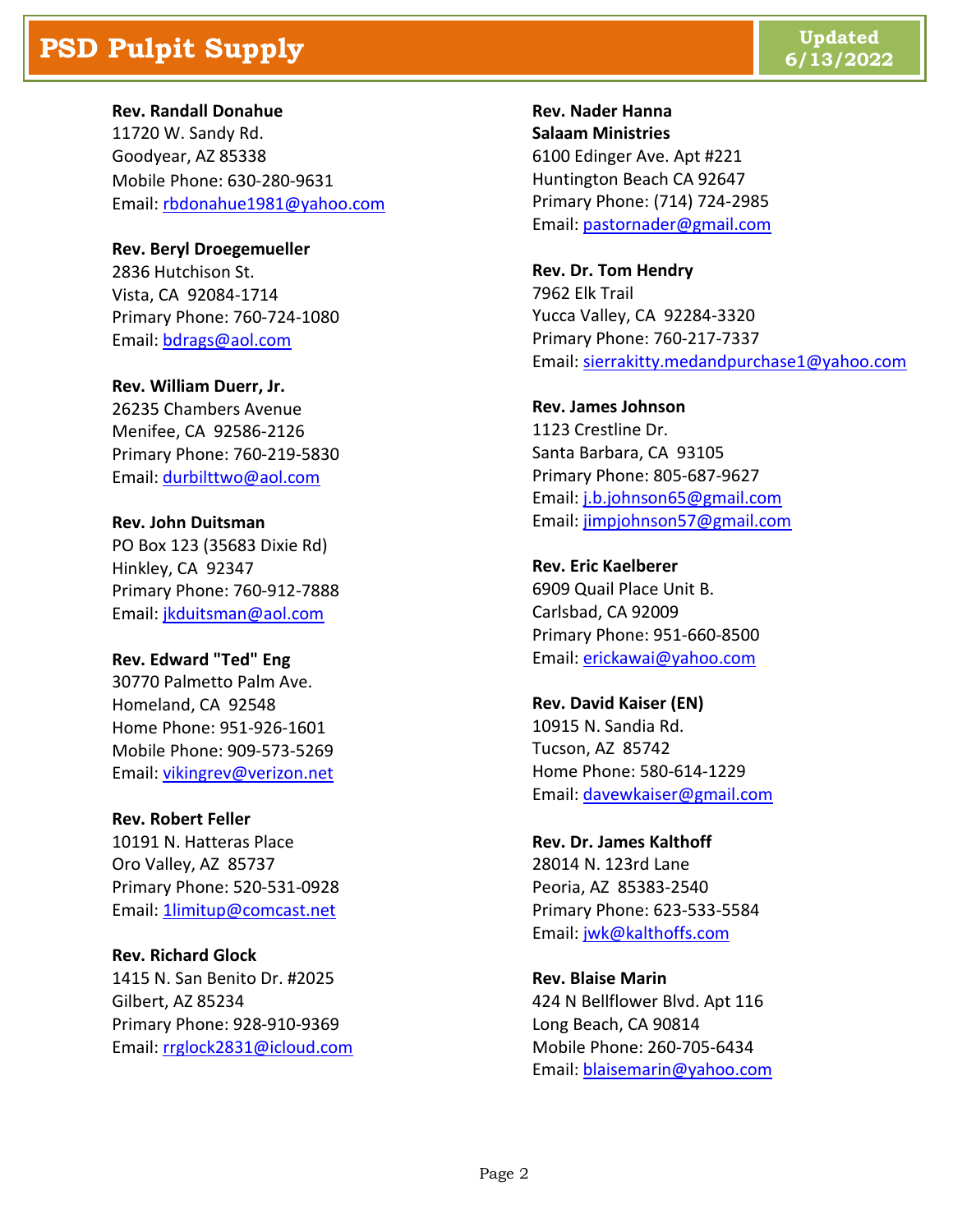# **PSD Pulpit Supply Updated Updated Updated Updated Updated Updated Updated Updated**

**Rev. Harry Matelski** 12635 Main St. #210 Garden Grove, CA 92840 Primary Phone: 714-654-5888 Email: [harrymatelski@outlook.com](mailto:harrymatelski@outlook.com)

**Rev. Lealand Meyer** 1250 E. Mineral Rd. Gilbert, AZ 85234 Primary Phone: 480-292-1198 Email: [lealandmeyer@gmail.com](mailto:lealandmeyer@gmail.com)

**Rev. Dr. Ray Mirly** 27125 West Mohawk Lane Buckeye, AZ 85396 Primary Phone: (314) 920-1103 Email: [rgmirly@gmail.com](mailto:rgmirly@gmail.com)

**Rev. Dr. Shang Ik Moon** 13842 Typee Way Irvine, CA 92620 Primary Phone: 949-300-4263 Email: [moonsi@cui.edu](mailto:moonsi@cui.edu)

**Rev. Scott Nagy** 2253 E. Belmont Place Anaheim, CA 92806 Mobile Phone: (260) 797-8064 Email: [scott.nagy@lhsoc.org](mailto:scott.nagy@lhsoc.org)

**Rev. Dr. Norbert Oesch** 16611 Mosscreek Street Tustin, CA 92782 Home Phone: 949-387-6639

**Rev. Poul Erik Norgaard - TAALC Pastor (Full Altar & Pulpit Fellowship with the LCMS)** Email: [penorgaard@gmail.com](mailto:penorgaard@gmail.com) Mobile Phone: 323-719-8005

**Rev. Richard Orman** 1339 Las Villas Way #310 Escondido, CA 92026 Primary Phone: 760-419-6267 Email: [richmel@quixnet.net](mailto:richmel@quixnet.net)

**Rev. Gregory Otte** 553 S. Shasta Way Orange, CA 92869 Primary Phone: 714-997-7878 Email[: gotte@socal.rr.com](mailto:gotte@socal.rr.com)

**Rev. James Pflueger** 733 W. Desert Seasons Drive Queen Creek, AZ 85143-3432 Home Phone: (602) 606-7747 Mobile Phone: (408) 274-9795 Email[: jimpflueger733@gmail.com](mailto:jimpflueger733@gmail.com)

**Rev. Dr. Dave Poedel** 8743 E. Jaeger St. Mesa, AZ 85207 Mobile Phone: (602) 402-6342 Email[: padrepoedel@me.com](mailto:padrepoedel@me.com)

**Rev. James Poerschke** 525 S. Anaheim Hills Rd. Apt. 206B Anaheim Hills, CA 92807-4789 Primary Phone: 714-282-3274 Email[: jpoerschke@earthlink.net](mailto:jpoerschke@earthlink.net)

**Rev. Mark Reschke** 24391 Avenida de la Carlota Laguna Hills, CA 92653 Mobile Phone: 949-874-4753 Email[: greenchap\\_2000@yahoo.com](mailto:greenchap_2000@yahoo.com)

**Rev. Nathan Riley** 1414 East Concord Avenue Orange, CA 92867-3853 Primary Phone: 714-401-3685 Email[: Pasrileynr@att.net](mailto:Pasrileynr@att.net)

**Rev. Dr. Graeme Rosenau** 14717 Fairvilla Drive La Mirada, CA 90638 Primary Phone: 562-941-4658 Email[: gmr07@verizon.net](mailto:gmr07@verizon.net)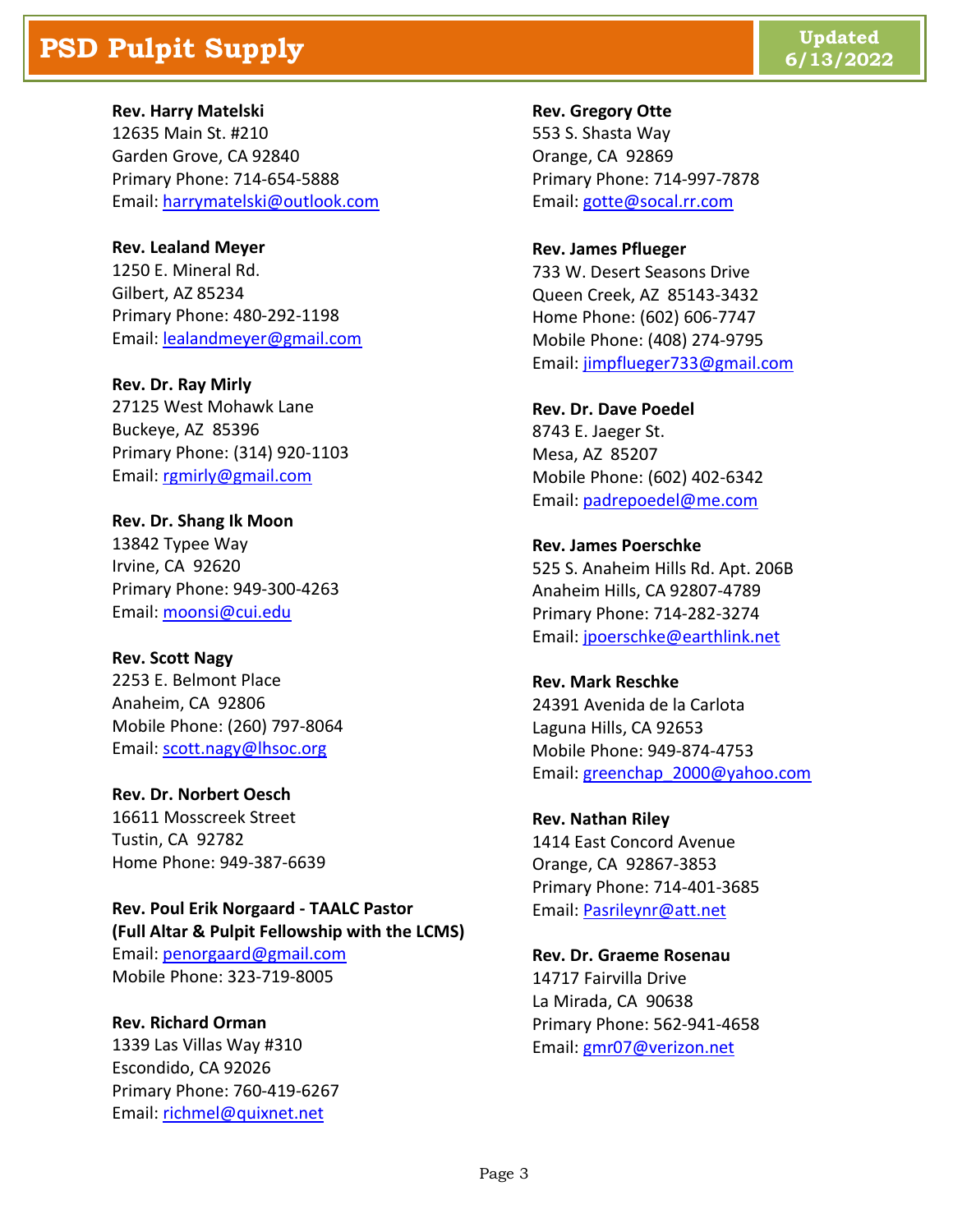# **PSD Pulpit Supply Updated Updated Updated Updated Updated Updated Updated Updated Updated** *Updated* **<b>Updated**

### **Rev. Maynard Saeger**

1950 S. Mountain Ave. Apt. 2018 Ontario, CA 91762-6198 Phone: (909) 986-3247

### **Rev. John Scharlemann**

259 Candy Lane Redlands, CA 92373 Phone: (818) 547-7503 Email: [jpczhar@aol.com](mailto:jpczhar@aol.com)

### **Rev. Jeffery Scheer**

132 Baycrest Ct. Newport Beach, CA 92660 Phone: 314-703-3774 Email: [jefferyscheer2013@gmail.com](mailto:jefferyscheer2013@gmail.com)

### **Rev. David Schleusener**

875 G Street Unit 404 San Diego, CA 92101 Phone: [\(919\)302-8932](tel:(919)302-8932) Email: [davidschleusener45@gmail.com](mailto:davidschleusener45@gmail.com)

### **Chaplain Douglas Shamburger**

1051 Florido Plaza Chula Vista, CA 91910 Mobile Phone: 619-370-2446 Email: [Shamburg3@aol.com](mailto:Shamburg3@aol.com)

### **Rev. Dr. Larry Stoterau**

2230 E. Vista Canyon Rd. Orange, CA 92867-1746 Primary Phone: 949-433-4131 Email: [lastoterau@gmail.com](mailto:lastoterau@gmail.com)

### **Rev. Rick Swanson**

15504 E. Cavern Dr. Fountain Hills, AZ 85268-3515 Home Phone: 480-816-5757 Email: [riclindas@hotmail.com](mailto:riclindas@hotmail.com)

### **Rev. Dino Tumbuan**

7952 Stewart & Gray #5 Downey, CA 90241 Primary Phone: 562-480-2834

#### **Rev. Alvin Young**

2047 Potter Avenue Simi Valley, CA 93065 Primary Phone: 805-522-7782 Email[: airrev@sbcglobal.net](mailto:airrev@sbcglobal.net)